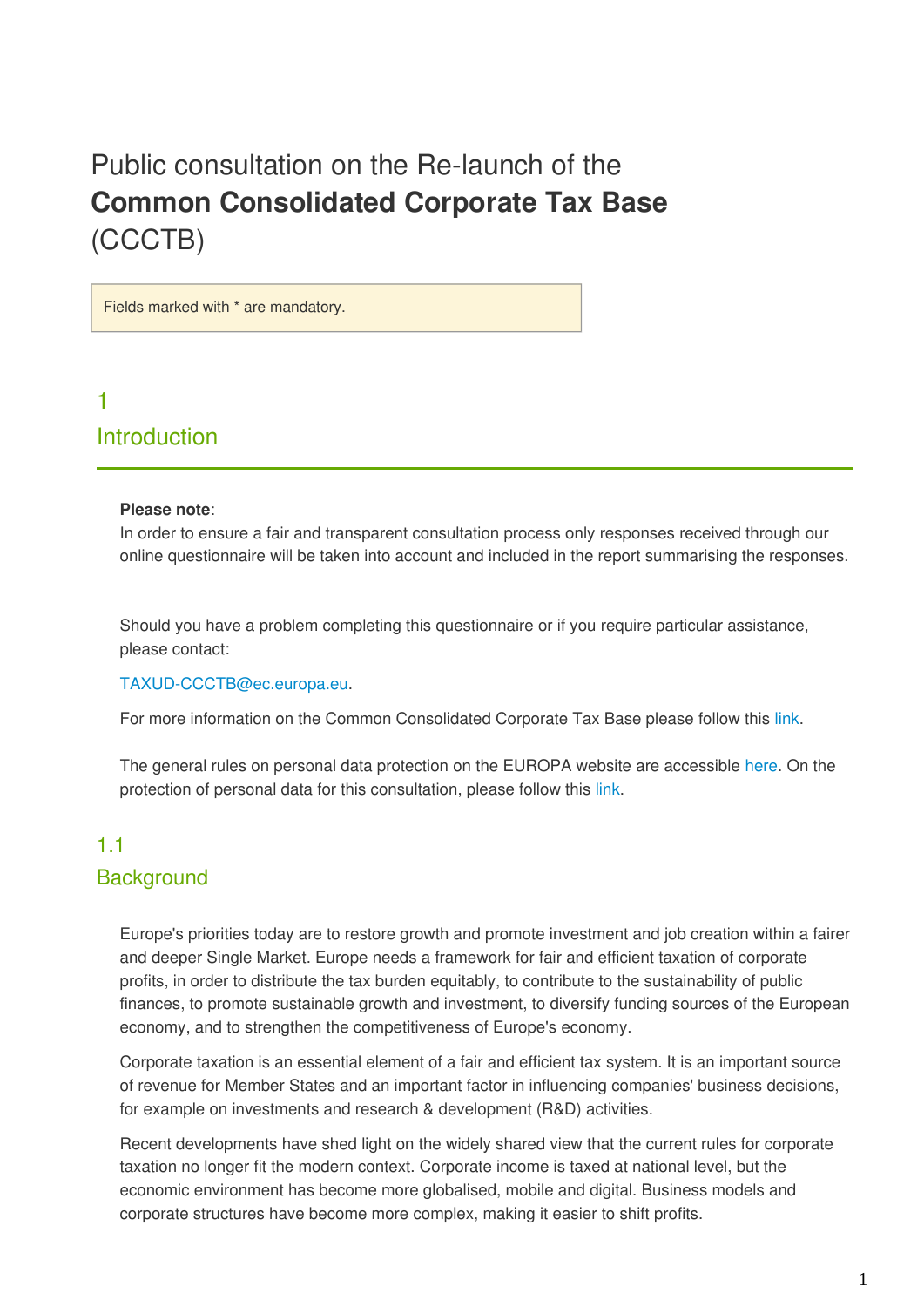For instance, corporate tax rules which are conceived to exclusively function in a domestic framework may increasingly run the risk of leading to market distortions if taxpayers can easily circumvent them when they operate internationally. These distortions often derive from differences in tax laws and take the shape of aggressive tax planning practices whereby taxpayers can take advantage of disparities between national tax systems to derive tax benefits against the spirit of the law. Such a playing field no longer contributes to 'healthy' tax competition.

Given that Europe's priority today is to promote sustainable growth and investment within a fairer and better integrated Single Market, a new framework is needed for a fair and efficient taxation of corporate profits.

## 1.2

# The Action Plan for a Fairer and Efficient Corporate Tax System

On 17th June 2015, the Commission published an Action Plan for a Fairer and Efficient Corporate Tax System and proposed 5 key areas for action in the coming months [\(COM \(2015\) 302\)](http://ec.europa.eu/taxation_customs/resources/documents/taxation/company_tax/fairer_corporate_taxation/com_2015_302_en.pdf). The Action Plan, which takes the form of a Communication, contributes to the aim of establishing a system of corporate taxation whereby business profits are taxed in the jurisdiction where value is actually created. The re-launch of the CCCTB lies at the heart of the Action Plan. It is presented as an overarching objective which could be an extremely effective tool for meeting the objectives of fairer and more efficient taxation. It features as the main tool for fighting against aggressive tax planning, incorporating recent international developments, attributing income where the value is created. Specifically: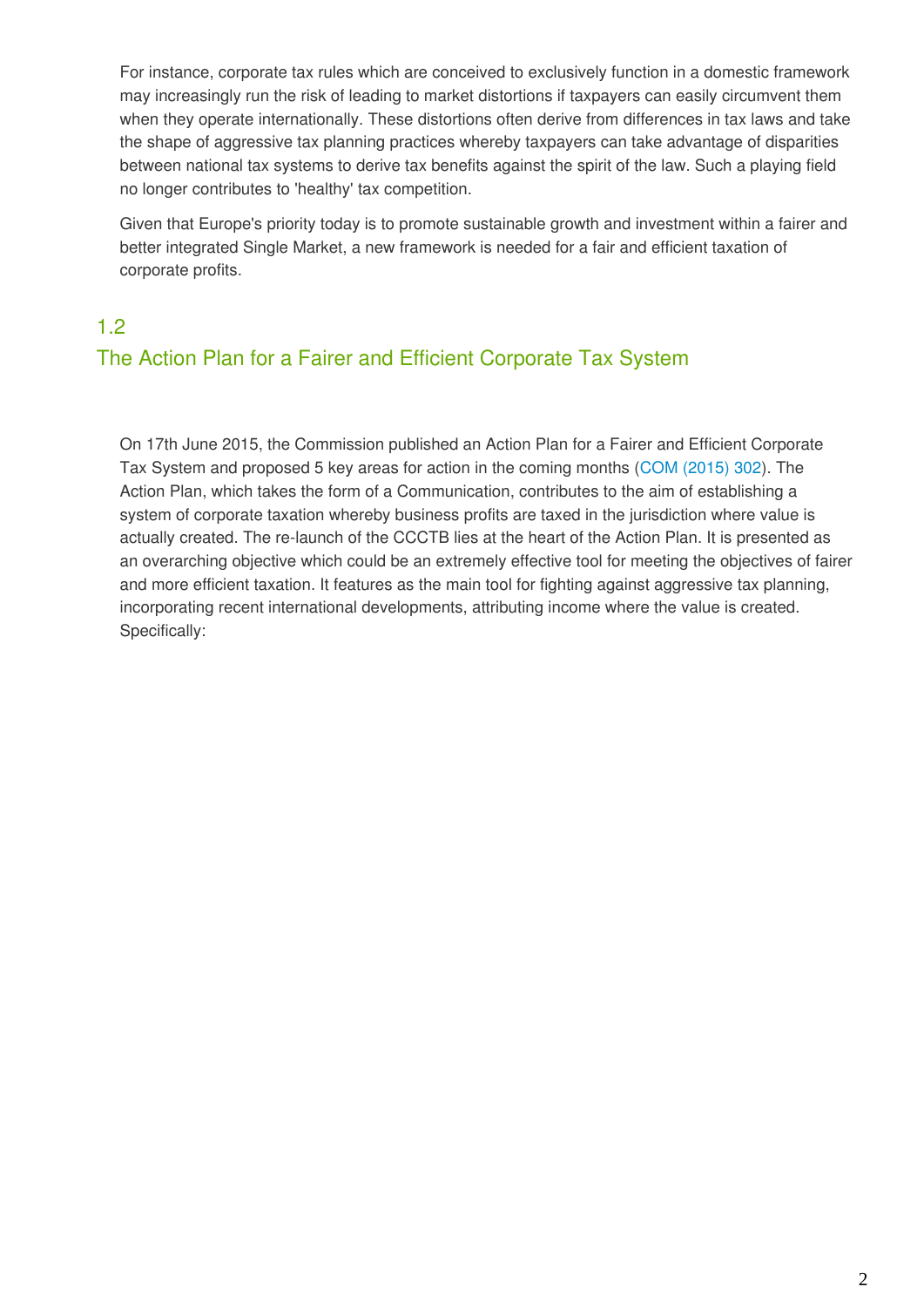- 1. A set of common EU rules for the calculation of the corporate tax base would in practice decrease significantly aggressive tax planning opportunities within the EU dimension of the group.
- 2. Considering that the current transfer pricing rules have not proved very effective in tackling profit shifting over the last decades, a system of cross-border tax consolidation, as provided for in the CCCTB, would remove the benefits of profit shifting within the consolidated group across the Single Market.
- 3. The possibilities of shifting income towards the Member States with the lowest tax rates would be more limited under the CCCTB than the current national principles for allocating and computing profits through methods largely based on transfer pricing. This is mainly due to the fact that the apportionment factors have been devised to reflect the real economy. On the same note, within a consolidated group, there is no risk of double taxation or double non-taxation caused by mismatches amongst national rules and through the interaction of tax treaties.
- 4. The existence of common rules for computing the tax base would render tax competition more transparent in the EU because this would inevitably focus on the levels of (statutory) tax rates. As a result, there would be less room for tax planning.
- 5. The CCCTB would contain its own defence against tax abuse (e.g. Controlled Foreign Company (CFC) legislation, General Anti-Avoidance Rule (GAAR), etc.). This is particularly important when it comes to protecting the group's tax base against erosion in dealings with entities outside the consolidated group.
- 6. In defending the Single Market against aggressive tax planning, the CCCTB would allow Member States to implement a common approach vis-à-vis third countries.
- 7. While removing distortions caused by aggressive tax planning, the CCCTB would also improve the environment for businesses in the EU, as it would allow companies operating in the EU to deal with a single set of common corporate tax rules within the EU. This would represent a significant simplification and would reduce compliance costs as a whole.

The Action Plan calls for a renewed approach to the pending proposal whereby the main amendments will be the following:

- Firstly, the re-launched CCCTB will be a mandatory system, which should make it more robust against aggressive tax planning practices.
- Secondly, it will be deployed in 2 steps because the current proposal is too vast to agree in one go; efforts will first concentrate on agreeing the rules for a common tax base, and consolidation will be left to be adopted at a later stage.

In practical terms, the Commission is planning to table two new Proposals: the first instrument will lay down the provisions for a Common Corporate Tax Base (CCTB) whilst the second will add the elements related to consolidation (i.e. CCCTB). Once this new legislative framework (henceforth referred to as CCTB/CCCTB) has been adopted by the Commission, the currently pending proposal will be repealed.

There is no doubt that a fully-fledged CCCTB would make a major difference in reinforcing the link between taxation and the jurisdiction where profits are generated. Yet, it is clear that it would take time to reach agreement on such an extensive piece of legislation. Bearing this in mind, the Action Plan suggests that Member States continue working on some international aspects of the common base which are linked to the OECD project on Base Erosion and Profit Shifting (BEPS) while the 're-launch' proposals are under preparation. According to the Action Plan, agreement to convert these BEPS-related elements into legally binding provisions should be achieved within 12 months.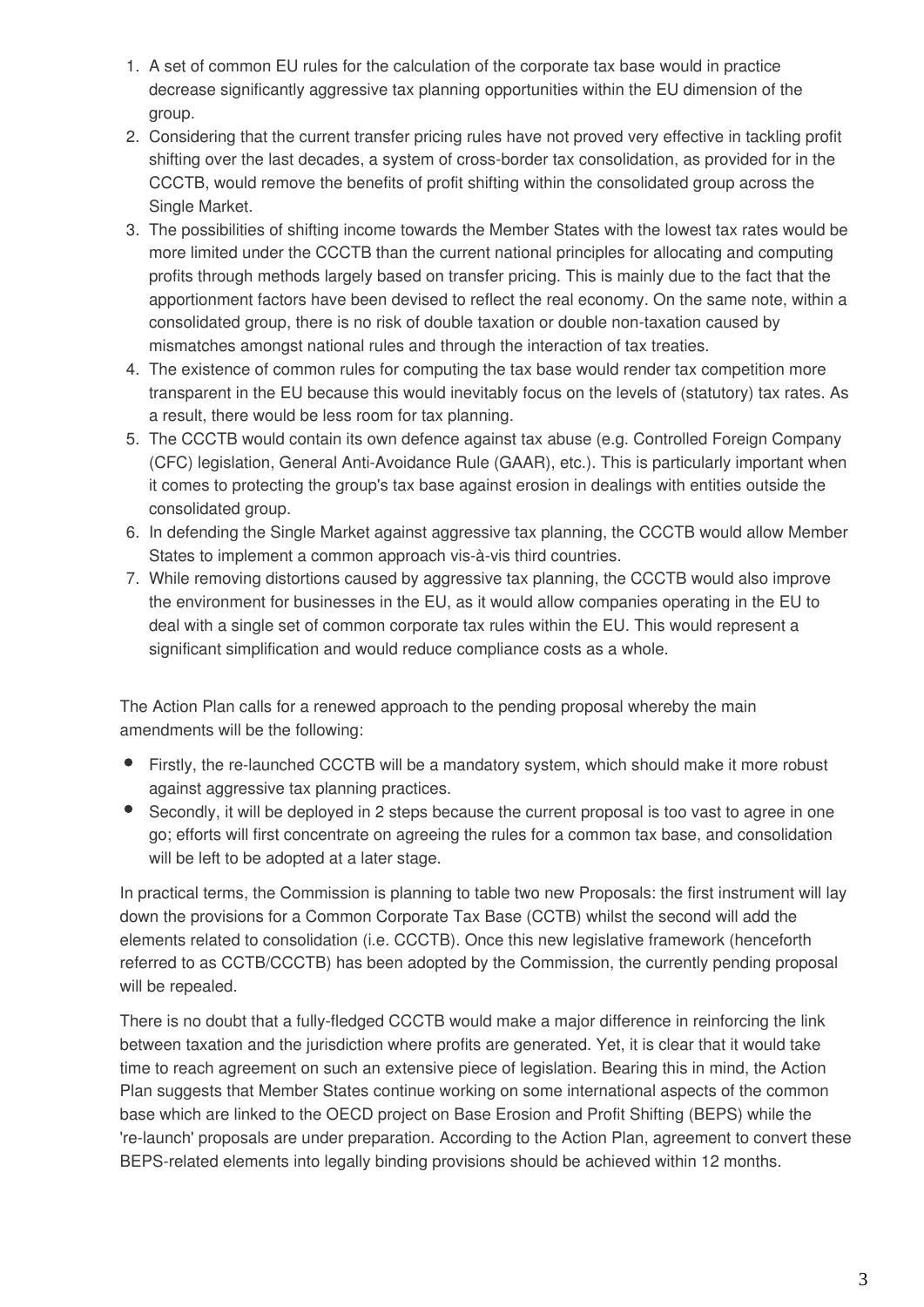The fully-fledged CCCTB would offer cross-border loss relief within the group as an automatic outcome of consolidating the tax bases of two or more group members. To compensate for the absence of consolidation in the first step (CCTB), the announced initiative to re-launch the CCCTB is planned to include enacting a facility for giving temporary cross-border loss relief. According to this, groups would be able to set off their profits in a Member State against losses incurred in another Member State until the loss-making group member goes back into making profits. This would remove a major tax obstacle for businesses.

A new impact assessment is being prepared to assess the impacts of the CCCTB; it is envisaged to build on and refine the previous economic analysis. The impact assessment will, in particular, analyse separately the CCTB and CCCTB, i.e. a corporate tax system without and with consolidation. In addition, the analysis will be expanded to take into account the effects anticipated through certain new developments, such as addressing debt bias in corporate taxation and further promoting R&D.

# 1.3 Objectives of this consultation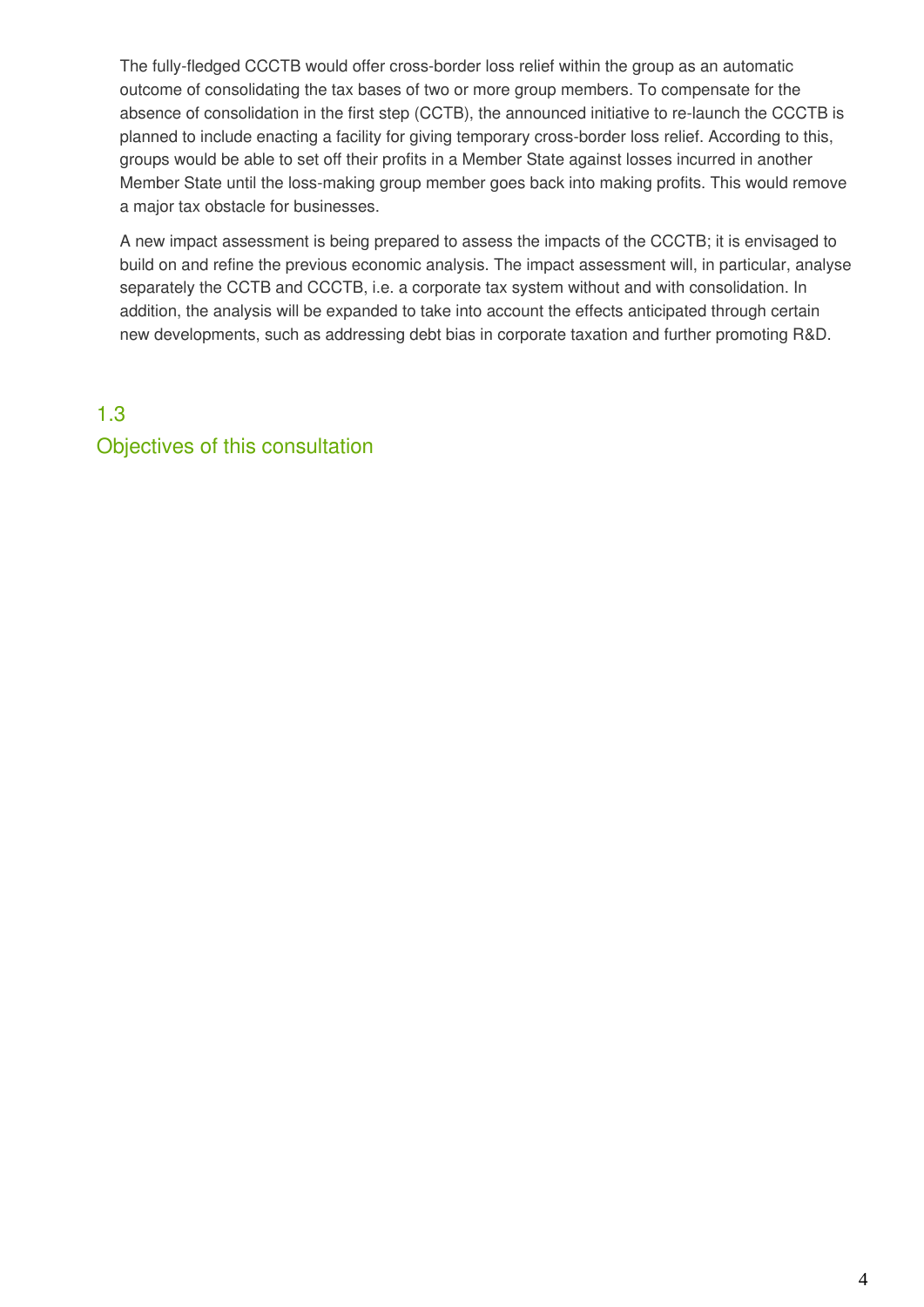The Commission has shown its strong commitment for fairer corporate taxation in its Action Plan of 17th June 2015. Consulting the public is one of the major steps in the process of proposing legislation in the EU. This consultation will help the Commission gather information and analyse the necessary evidence, in order to determine possible options for attaining the objectives of the re-launch of the CCCTB.

This consultation seeks to gather views in particular on the following:

- To what extent the CCCTB could function as an effective tool against aggressive tax planning, while contributing to a favourable investment climate.
- Which criteria should determine the companies subject to the rules of a mandatory CCTB/CCCTB.
- Whether companies not subject to the mandatory CCTB/CCCTB (i.e. those which do not fulfil the conditions on which the CCTB/CCCTB becomes mandatory) should be given the possibility to opt for applying the common rules.
- Whether the staged approach, as announced in the Action Plan, whereby priority will be given to agreeing the tax base before moving to consolidation, would be preferable, especially if one considered that the currently pending CCCTB proposal is an extensive piece of legislation on which progress has been very slow.
- Whether, in the short-term, it would be useful to agree common rules for implementing certain international BEPS-related aspects of the common tax base based on the current proposal until the Commission adopts the new (revised) CCTB/CCCTB proposal.
- Which more detailed parts of the common tax base should be reviewed.
- How the debt bias issue should be addressed. Corporate tax systems usually favour debt over equity by allowing the deductibility of the cost of debt only. Such debt bias could be addressed either through tax deductions for costs of both equity and debt financing or neither source of financing could benefit from tax deductions (Details about solutions are discussed in this [Taxation](http://ec.europa.eu/taxation_customs/resources/documents/taxation/gen_info/economic_analysis/tax_papers/taxation_paper_33_en.pdf) [Working Paper](http://ec.europa.eu/taxation_customs/resources/documents/taxation/gen_info/economic_analysis/tax_papers/taxation_paper_33_en.pdf)).
- Which types of rules would best foster R&D activity. The vast majority of Member States and other advanced economies offer fiscal incentives for expenses on R&D. Their design differs across countries, for example in how the incentive is applied and what type of expenditure is covered, e.g. salaries of researchers, R&D equipment and other costs (A recent [study on R&D](http://ec.europa.eu/taxation_customs/resources/documents/taxation/gen_info/economic_analysis/tax_papers/taxation_paper_52.pdf) [tax incentives](http://ec.europa.eu/taxation_customs/resources/documents/taxation/gen_info/economic_analysis/tax_papers/taxation_paper_52.pdf) commissioned by DGs TAXUD and GROW compares design of R&D tax incentives across countries).
- Whether a cross-border loss relief mechanism aimed to balance out the absence of the benefits of consolidation during the first step (CCTB) would promote business interest and support for the CCCTB.

Respondents are encouraged to propose additional relevant items if they wish.

# 1.4 **Glossary**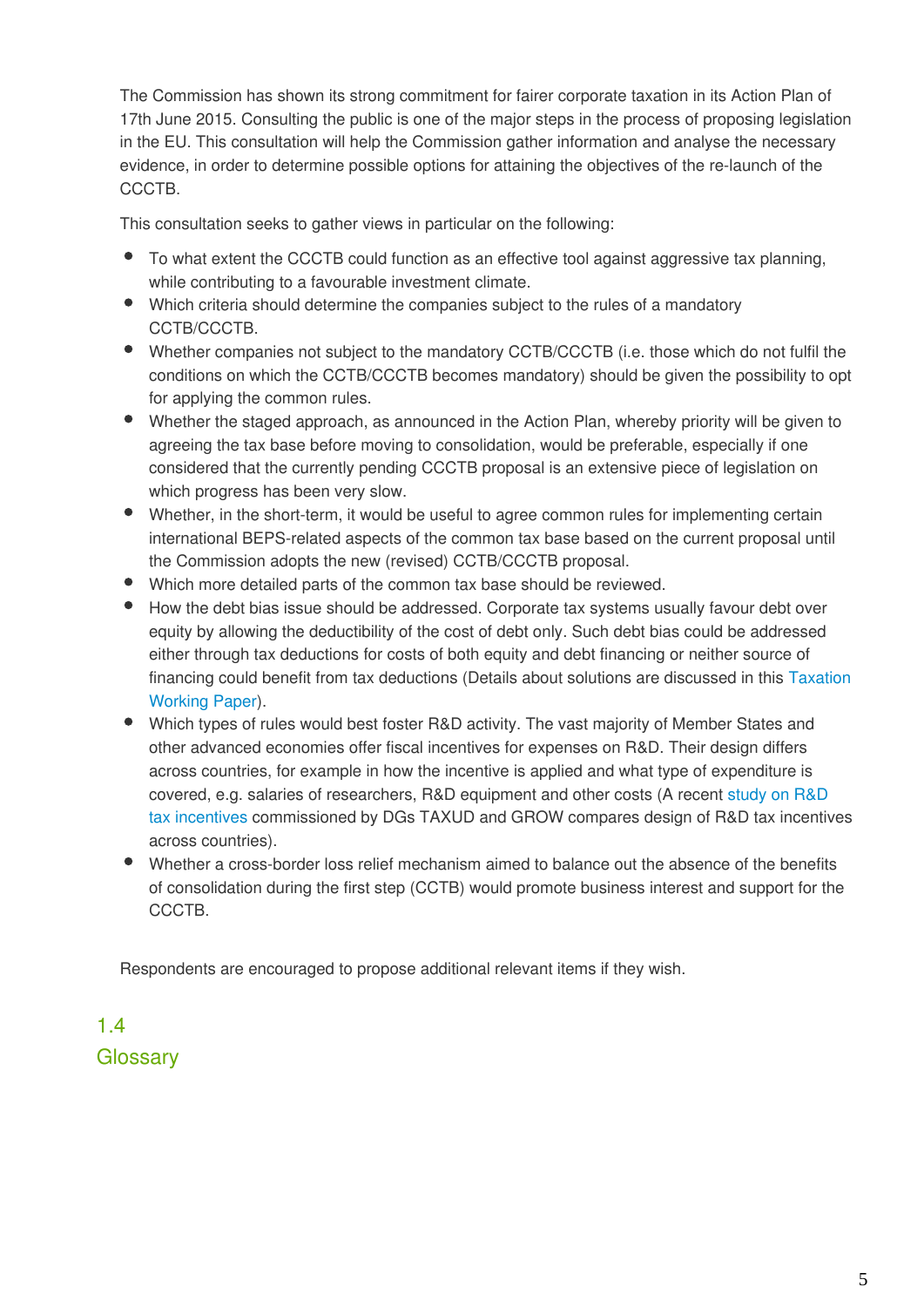## **Aggressive tax planning** (see also: Tax planning):

In the Commission Recommendation on aggressive tax planning (C(2012) 8806 final), aggressive tax planning is defined as "taking advantage of the technicalities of a tax system or of mismatches between two or more tax systems for the purpose of reducing tax liability. Aggressive tax planning can take a multitude of forms. Its consequences include double deductions (e.g. the same loss is deducted both in the state of source and residence) and double non-taxation (e.g. income which is not taxed in the source state is exempt in the state of residence)".

## **Allowance for Corporate Equity (ACE)**:

The term refers to a corporate tax system where interest payments and the return on equity can both be deducted from the corporate income tax base (taxable profits). It equalises the tax treatment of debt and equity finance at the corporate level.

### **Base Erosion and Profit Shifting (BEPS Project)**:

Tax planning strategies that exploit gaps and mismatches in tax rules to artificially shift profits to low or no-tax locations where there is little or no economic activity, resulting in little or no overall corporate tax being paid. The OECD has developed specific actions to give countries the tools they need to ensure that profits are taxed where economic activities generating the profits are performed and where value is created, while at the same time giving enterprises greater certainty by reducing disputes over the application of international tax rules, and standardising requirements.

### **Common Consolidated Corporate Tax Base (CCCTB)**:

The term refers to the corporate tax system that the Commission put forward in the form of a Proposal for a Council Directive (COM(2011) 121) on 16th March 2011. The system consists of corporate tax rules designed to apply across the EU and allow companies and corporate groups to use one set of common rules for computing their tax bases in the Member States where they maintain a taxable presence. Tax consolidation is only relevant to corporate groups and it means that the tax results of all group members are pooled together, which results in the automatic offset of cross-border losses within the group. In addition, each group member's taxable share is determined by applying a formula which apportions the consolidated base to the eligible group members on the basis of three equally weighted factors, i.e. labour, assets and sales (by destination).

### **Common Corporate Tax Base (CCTB)**:

The terms refers to step 1 of the CCCTB, according to the Commission's Action Plan of 17th June 2015, which comprises the common corporate tax rules for computing the tax base but does not include the element of tax consolidation.

### **Comprehensive Business Income Tax (CBIT)**:

The term refers to a corporate tax system where neither interest payments nor the return on equity can be deducted from corporate profits, and are thus both fully subject to corporate income tax. It equalises the tax treatment of debt and equity finance at the corporate level.

### **Cost of Capital Allowance (COCA)**:

The term refers to a corporate tax system where the cost for both debt and equity finance is captured by a notional allowance which is deductible from the corporate tax base; similarly, at the investor's level, the income tax base increases by a notional return on the investments, which corresponds to the notional allowance and can be taxable. The amount of the notional allowance/return is computed as the product of the relevant assets/investments multiplied by a COCA rate. This system equalises the tax treatment of debt and equity finance at the corporate and investor level.

### **Debt Bias**:

It is the result of operating a corporate tax system which favours financing by debt, rather than by equity. This is achieved by treating interest payments as a tax deductible expense whilst no equivalent deduction is granted for the return on equity (mainly, dividends).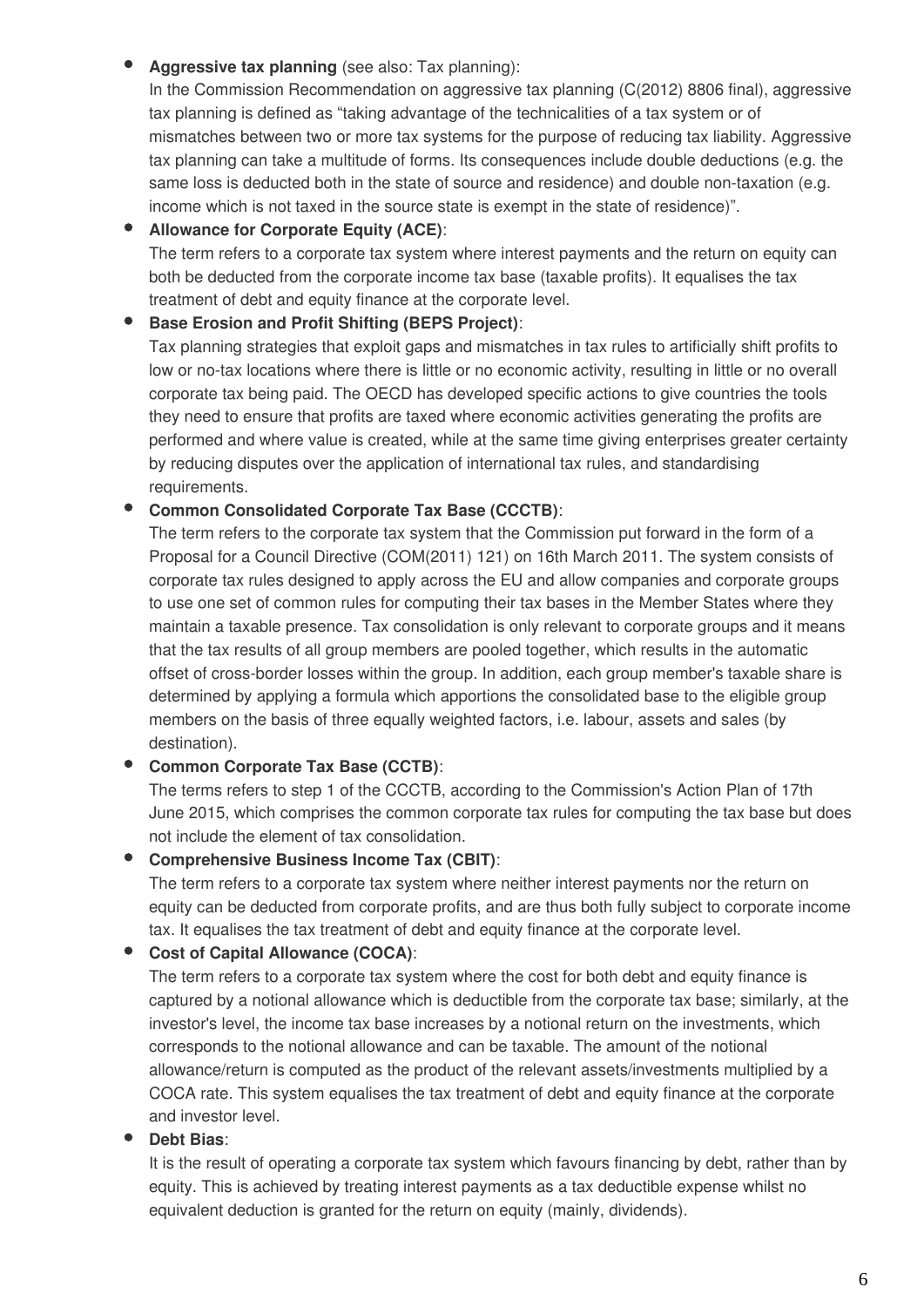### **Research & Development**:

**Research**: all original and planned investigation undertaken with the prospect of gaining new scientific or technical knowledge and understanding.

**Development**: the application of research findings or other knowledge to a plan or design for the production of new or substantially improved materials, products, devices, processes, systems or services before the start of commercial production or use.

### **Hybrid Mismatches**:

This refers to the situation where, as a result of disparities amongst national laws, the same entity or financial instrument is characterized differently, as far as its tax treatment is concerned, in two or more States (e.g. an entity is treated as a partnership in one jurisdiction and as a corporation in another; a financial instrument qualifies as deductible interest in one jurisdiction and as tax exempt dividend in the other). Taxpayers often set up arrangements to exploit such mismatches for the purpose of lowering their overall tax burden.

### **Tax avoidance**:

According to the OECD glossary of tax terms, tax avoidance is defined as the arrangement of a taxpayer's affairs in a way that is intended to reduce his or her tax liability and that - although the arrangement may be strictly legal - is usually in contradiction with the intent of the law it purports to follow.

### **Tax evasion**:

According to the OECD glossary of tax terms, tax evasion is defined as illegal arrangements where the liability to tax is hidden or ignored. This implies that the taxpayer pays less tax than he or she is legally obligated to pay by hiding income or information from the tax authorities.

**Tax planning** (see also: Aggressive tax planning): According to the OECD glossary of tax terms, tax planning is an arrangement of a person's business and/or private affairs in order to minimize tax liability.

# 2 Information about you

*The information you provide on this page is for administrative purposes only and will not be published.*

# **\*** Are you replying as

- 
- 
- 
- **C** Private individual C Consumer organisation
- Enterprise, company Trade/Business/Professional association, consultancy, law firm
- Public authority Academic institution, Think Tank
- Non-governmental organisation (NGO) International organisation (other than NGO)
- **O** Other

# **\*** If other, please specify

7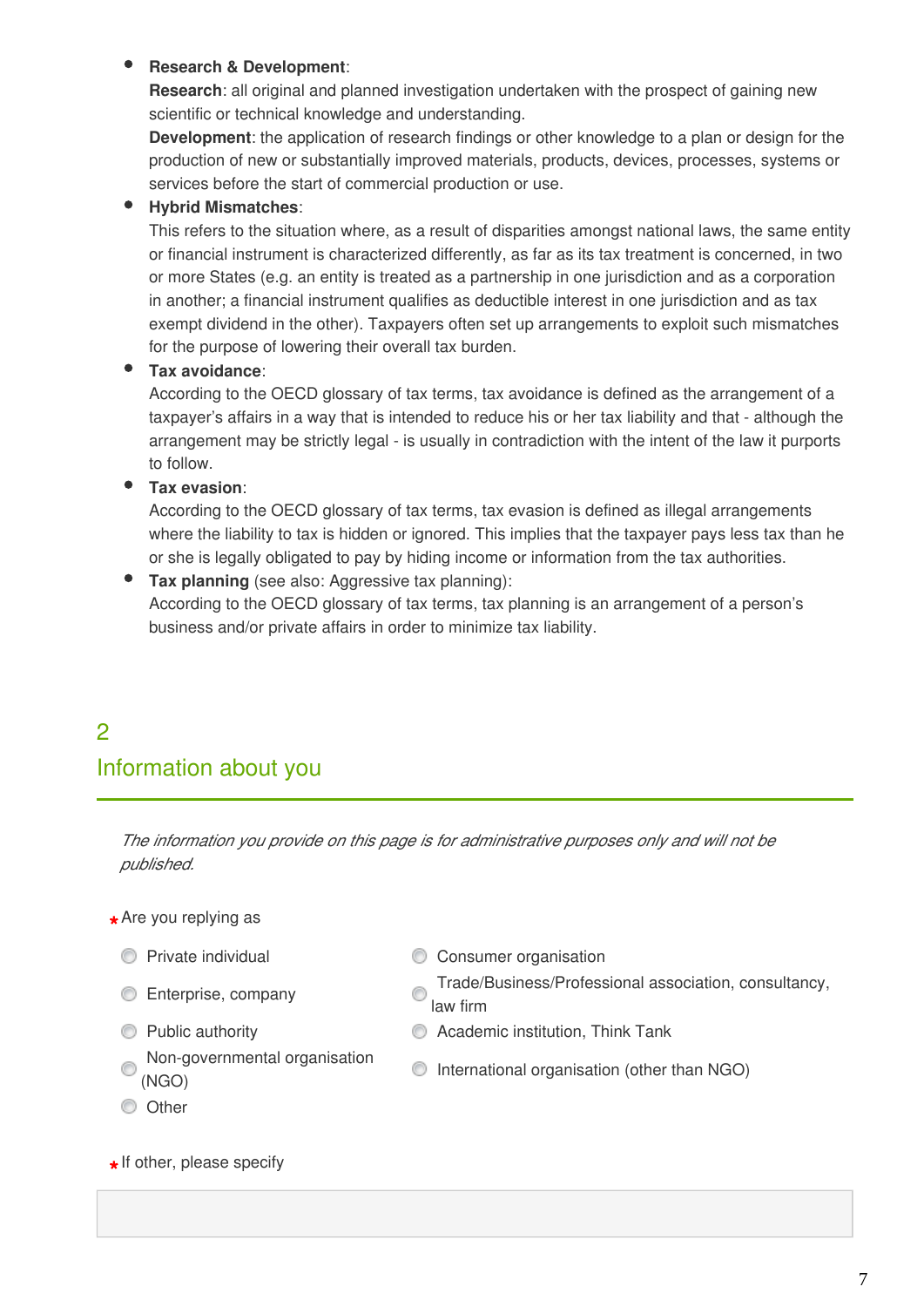# C Croatia C Cyprus C Czech Republic Denmark Estonia Finland C France C Germany C Greece C Hungary C Ireland C Italy **C** Latvia **C** Lithuania **C** Luxembourg C Malta C Poland C Portugal O Romania O Slovakia O Slovenia C Spain C Sweden C The Netherlands O United Kingdom © Other country **\*** Name of your company **\*** Name of your organisation

**\*** Number of employees in your enterprise

 $01 - 9$ 

- $010 49$
- $$50 249$
- 250 or more

**\*** Is your organisation or your enterprise included in the Transparency Register?

- Yes
- No
- **\*** Where is your fiscal residence, i.e. the country where you file your tax declaration?
- C Austria C Belgium C Bulgaria
- 
- 
- 
- 
- 
- 

**\*** First name and last name

**\*** Name of your public authority

**\*** Contact email address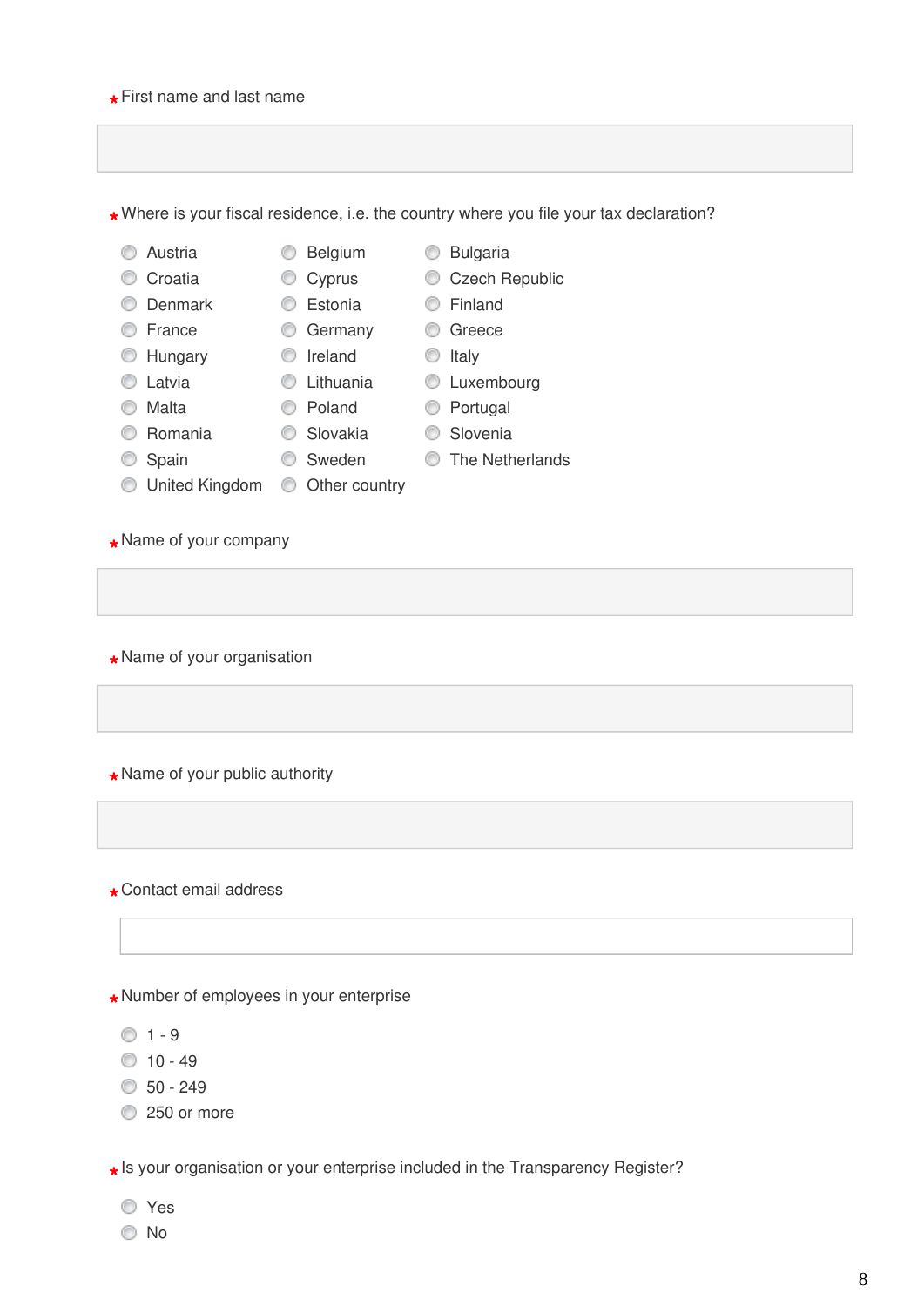**\*** Please indicate your Register ID number:

**\*** Do you carry out or do you represent activities at:

- National level (your country only)
- $\Box$  EU level
- $\Box$  International level (beyond EU)
- Other

If other, please specify:

**\*** Is your company a multinational enterprise, i.e. a group with establishments in more than one country?

Yes

© No

**\*** Where are your headquarters?

- -
- O Denmark **C** Estonia **C** Finland
- C France C Germany C Greece
- $\circledcirc$  Hungary  $\circledcirc$  Ireland  $\circledcirc$  Italy
	-
- 
- C Malta C Poland C Portugal
- O Romania C Slovakia C Slovenia
	-
- O United Kingdom © Other country

If other country, please specify:

*100 character(s) maximum* 

**\*** Do you have taxable presence in any other country?

- Yes
- © No
- C Don't know

9

- C Austria C Belgium C Bulgaria
- C Croatia C Cyprus C Czech Republic
	-
	-
	-
- **C** Latvia **C** Lithuania **C** Luxembourg
	-
	-
- **Spain** Sweden The Netherlands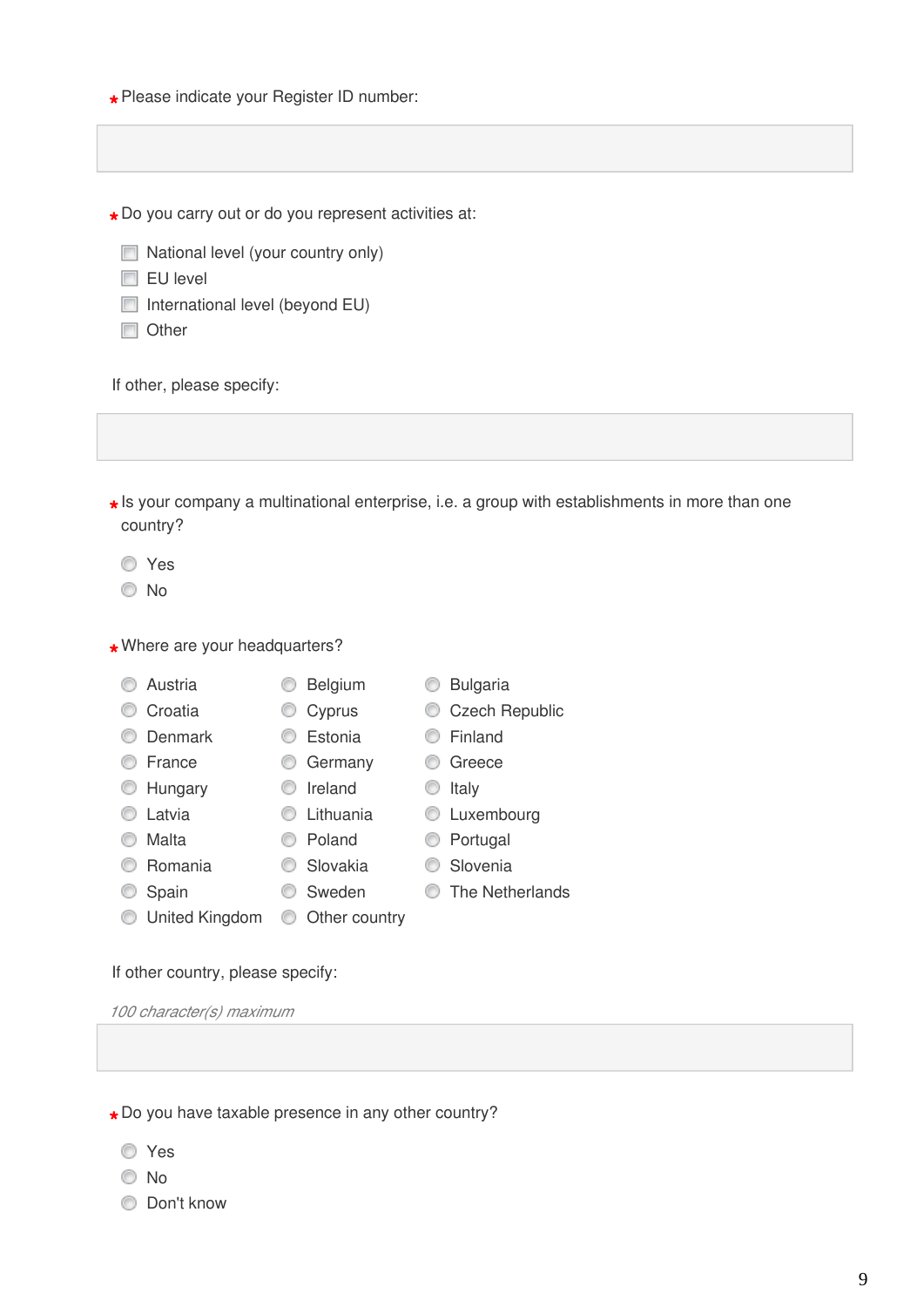**\*** Please tick the country/countries in which you have taxable presence.

| Austria                                                                                                            | <b>Belgium</b> | <b>Bulgaria</b>                                          |  |  |  |
|--------------------------------------------------------------------------------------------------------------------|----------------|----------------------------------------------------------|--|--|--|
| Croatia                                                                                                            | Cyprus         | <b>Czech Republic</b>                                    |  |  |  |
| <b>Denmark</b>                                                                                                     | Estonia        | Finland                                                  |  |  |  |
| France                                                                                                             | Germany        | Greece                                                   |  |  |  |
| Hungary                                                                                                            | Ireland        | Italy                                                    |  |  |  |
| Latvia                                                                                                             | Lithuania      | Luxembourg                                               |  |  |  |
| Malta                                                                                                              | Poland         | Portugal                                                 |  |  |  |
| Romania                                                                                                            | Slovakia       | Slovenia                                                 |  |  |  |
| Spain                                                                                                              | Sweden         | The Netherlands                                          |  |  |  |
| United Kingdom                                                                                                     | Other country  |                                                          |  |  |  |
|                                                                                                                    |                |                                                          |  |  |  |
| $\star$ Please indicate the field(s) of economic activity of your enterprise, or the field(s) of economic activity |                |                                                          |  |  |  |
| your organisation represents.                                                                                      |                |                                                          |  |  |  |
|                                                                                                                    |                |                                                          |  |  |  |
| Manufacturing                                                                                                      |                | Electricty, Gas, Water Supply,                           |  |  |  |
| Construction                                                                                                       |                | Wholesale and Retail Trade                               |  |  |  |
| <b>Financial and Insurance Activities</b>                                                                          |                | Professional, scientific and technical activities (incl. |  |  |  |
| (incl. fund management activities)                                                                                 |                | accounting, bookkeeping and auditing activities)         |  |  |  |
| Other                                                                                                              |                |                                                          |  |  |  |

# **\*** If other, please specify:

*100 character(s) maximum* 

# **\*** Type of public authority

- **International or European organisation**
- **Regional or local authority**
- **Government or Ministry**
- **C** Regulatory authority, Supervisory authority or Central bank
- Other public authority

**\*** If other, please specify the type of public authority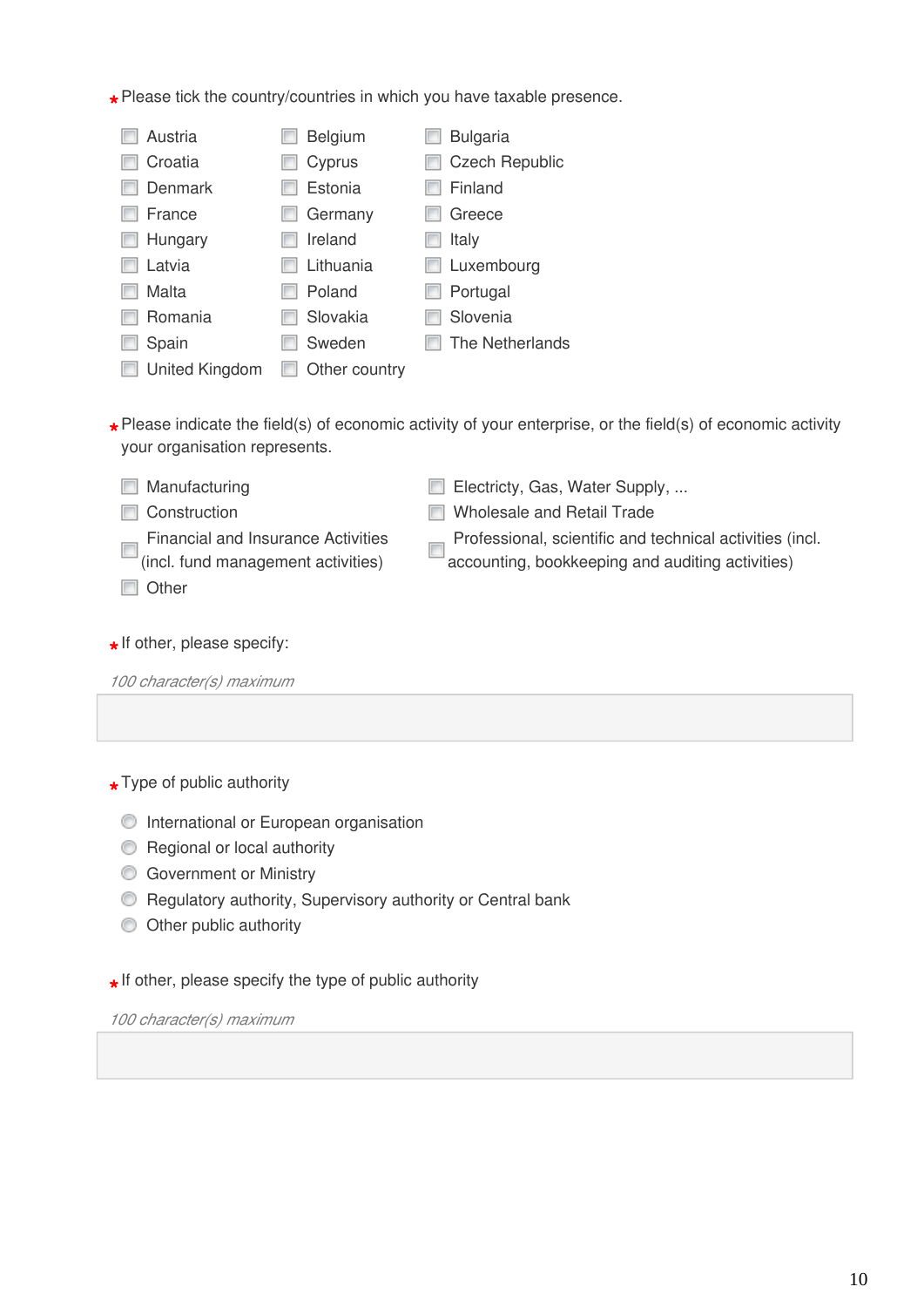**\*** Please indicate the country of your public authority

| Belgium             | <b>Bulgaria</b>       |
|---------------------|-----------------------|
| Cyprus              | <b>Czech Republic</b> |
| Estonia             | Finland               |
| Germany             | Greece                |
| Iceland             | Ireland               |
| Latvia              | Liechtenstein         |
| Luxembourg          | Malta                 |
| Poland              | Portugal              |
| Slovakia            | Slovenia              |
| Sweden              | Switzerland           |
| United Kingdom<br>w | Other country<br>w    |
|                     |                       |
|                     |                       |

#### If other country, please specify

*100 character(s) maximum* 

# 3

# Important notice on the publication of responses

**\*** Please note: In order to ensure a fair and transparent consultation process only responses received<br>through our opline questionnaire will be taken into asseunt. Eurthermare, the European Commission through our online questionnaire will be taken into account. Furthermore, the European Commission will prepare a report summarising the responses. Contributions received are thus intended for publication on the Commission's website.

### **Do you agree to your contribution being published?**

- **Yes**, I consent to all of my answers being published **under my name**.
- **Yes**, I consent to all of my answers/personal data being published **anonymously**.
- **No**, I do not want my response to be published.
- **\*** I declare that **none of the information I provide in this consultation is subject to copyright restrictions**.
	- **Yes**

**No**

# $\overline{\mathbf{A}}$ Policy directions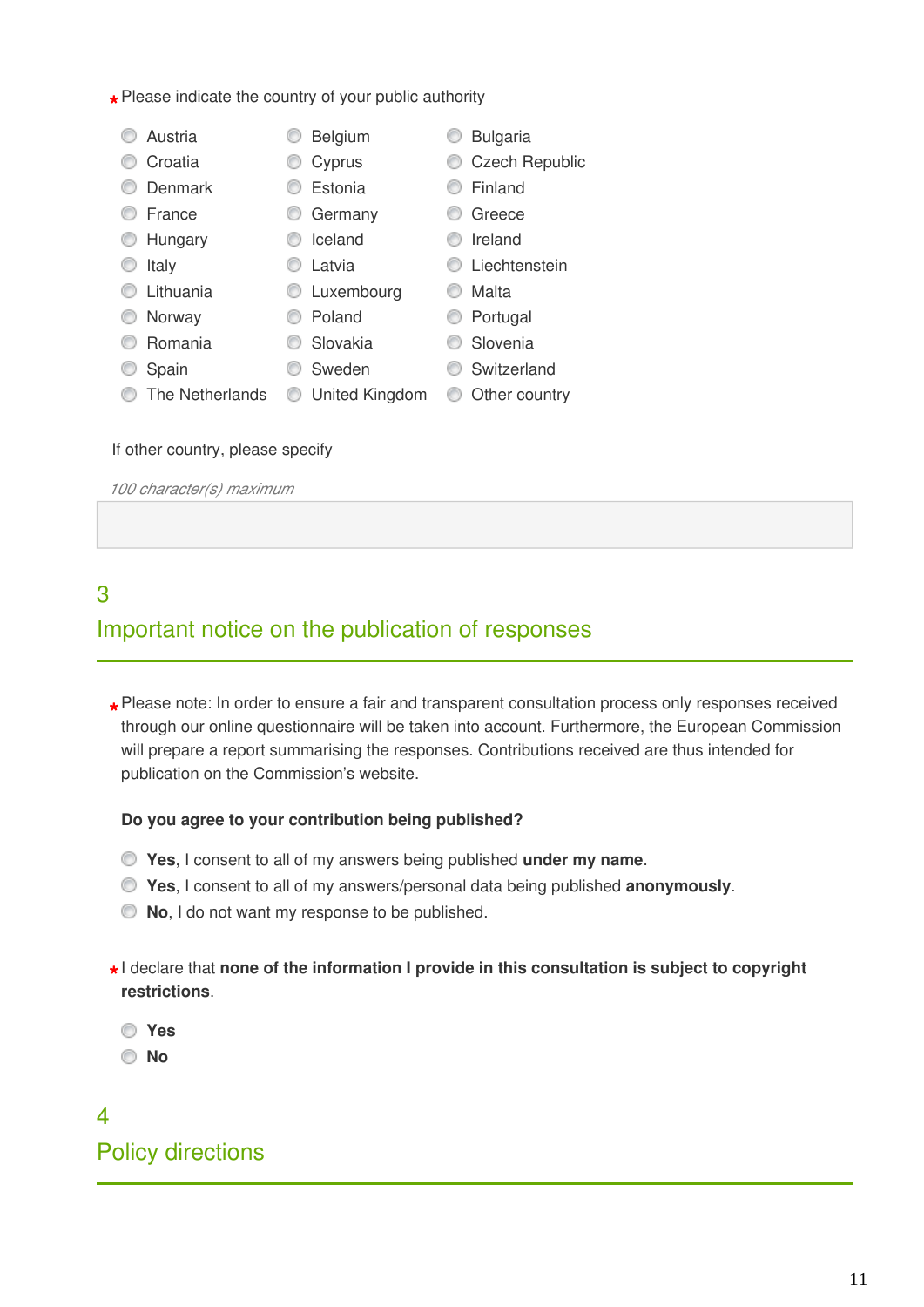The Commission believes that the CCCTB system can be an effective tool against aggressive tax<br>nlanning and at the same time ratein its attractiveness to the business. planning and at the same time retain its attractiveness to the business.

#### **What are your views?**

- $\circledcirc$  I agree  $\circledcirc$  Neutral  $\circledcirc$  I don't agree
- **Other**

Comments (optional):

*2000 character(s) maximum* 

**\*** The Commission envisages re-launching the CCCTB in a staged approach which will consist of 2 steps: Firstly, agreement on the tax base, secondly, moving on to consolidation.

#### **What are your views on the staged approach?**

I'm **in favour** of the staged approach Neutral I'm **against** the staged approach

**O** Other

#### Comments (optional):

*2000 character(s) maximum* 

**\*** It is a priority of the Commission to promote discussion in Council of certain BEPS-related international aspects of the common base before the re-launched CCCTB is proposed. The aim will be to arrive at consensus on how to implement certain OECD anti-BEPS best practice recommendations in a uniform fashion across the EU. The intention would be to create a common playing field in defending the Single Market against base erosion and profit shifting.

#### **What are your views on agreeing on such a common approach?**

| I'm in favour of such a common<br>approach | Neutral | I'm against such a common<br>approach |
|--------------------------------------------|---------|---------------------------------------|
| © Don't know                               | © Other |                                       |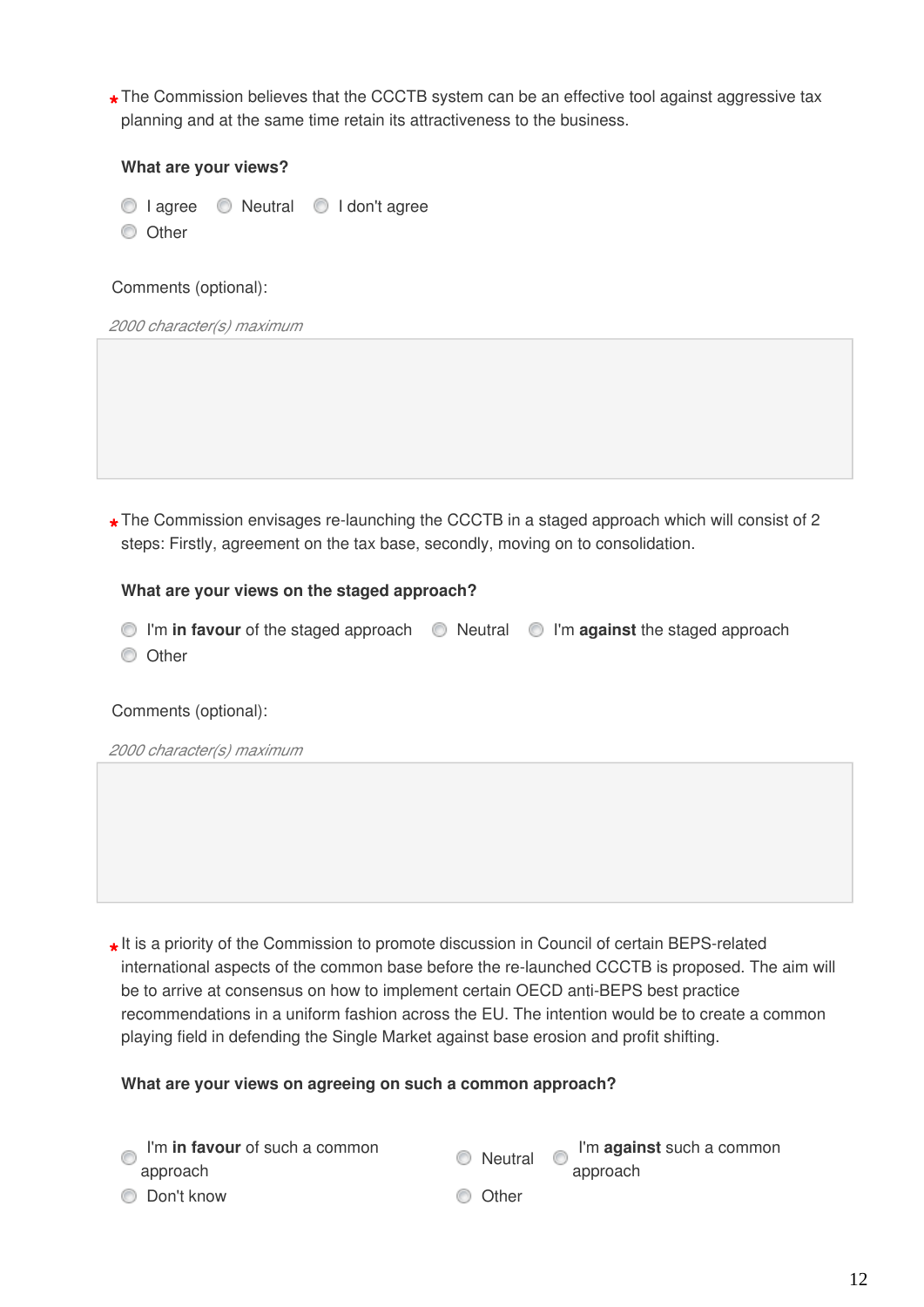## Comments (optional):

*2000 character(s) maximum* 

# 5 Scope, Anti-avoidance

# 5.1 Scope of the CCTB/CCCTB proposal

- **\*** The Commission considers making the new proposal for a CCCTB obligatory for all EU companies which are part of a group. A group can be formed:
	- Between parent and subsidiary companies where there is a holding of more than 50% of the voting rights; and direct or indirect holding amounting to more than 75% of capital or more than 75% of the profit rights); or

- Between a Head Office and its permanent establishment where a company has one or more permanent establishment in other Member States.

### **What are your views on making the proposal for a CCCTB obligatory for all EU companies which are part of a group?**

- **O** I'm in favour of this obligation **O** Neutral **O** I'm against this obligation
- O Don't know O Other
- 
- 
- 

Would you suggest a different approach to defining who should be required to use the CCCTB? If yes, please explain your suggestion briefly.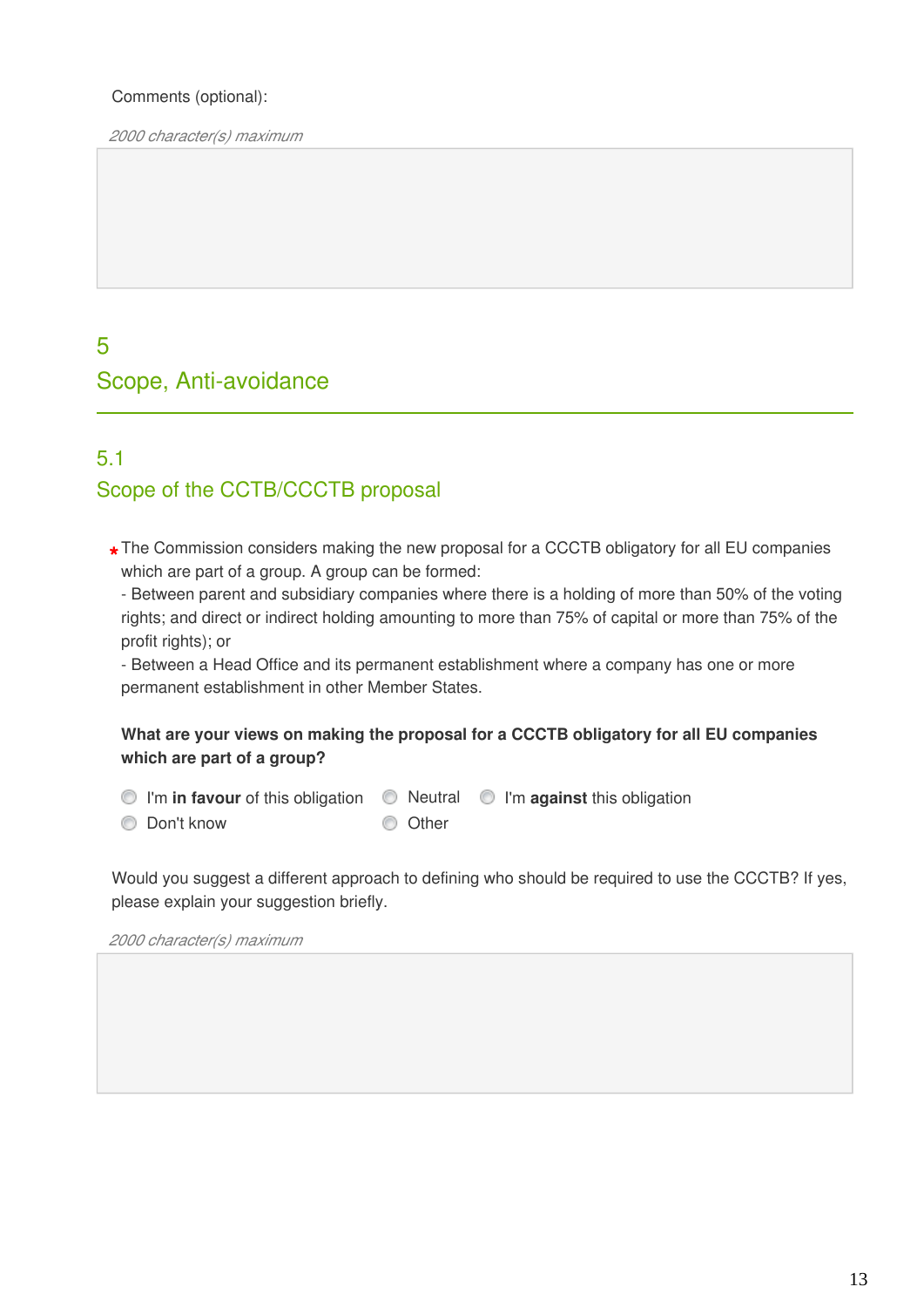**\*** The Commission envisages providing the following option:

Companies which would not be subject to the mandatory CCCTB - because they do not fulfil the requirements of being part of a group - could still have the possibility to apply the rules of the system.

### **What are your views on offering non-qualifying companies the option to apply the rules?**

- **I'm in favour** of this option  $\bullet$  Neutral  $\bullet$  I'm **against** this option
- O Don't know O Other

#### Comments (optional):

*2000 character(s) maximum* 

## 5.2

## Anti-avoidance elements

**\*** In view of recent developments, the CCCTB system should include more robust rules to defend itself against aggressive tax planning.

## **Which of the elements of the CCCTB system would you reinforce so that the system can better respond to tax avoidance?**

*(Multiple answers possible)*

- $\Box$  Rules for limiting interest deductibility
- Disallowance of tax exemption for portfolio participations
- $\Box$  Exit taxation rules
- More robust rules on controlled foreign companies regimes (CFC)
- Anti-abuse rules based on effective rather than statutory rates
- Addressing distortions caused by debt/equity bias
- **Other suggestion**
- $\Box$  None of the above

# **\*** Please specify your other suggestions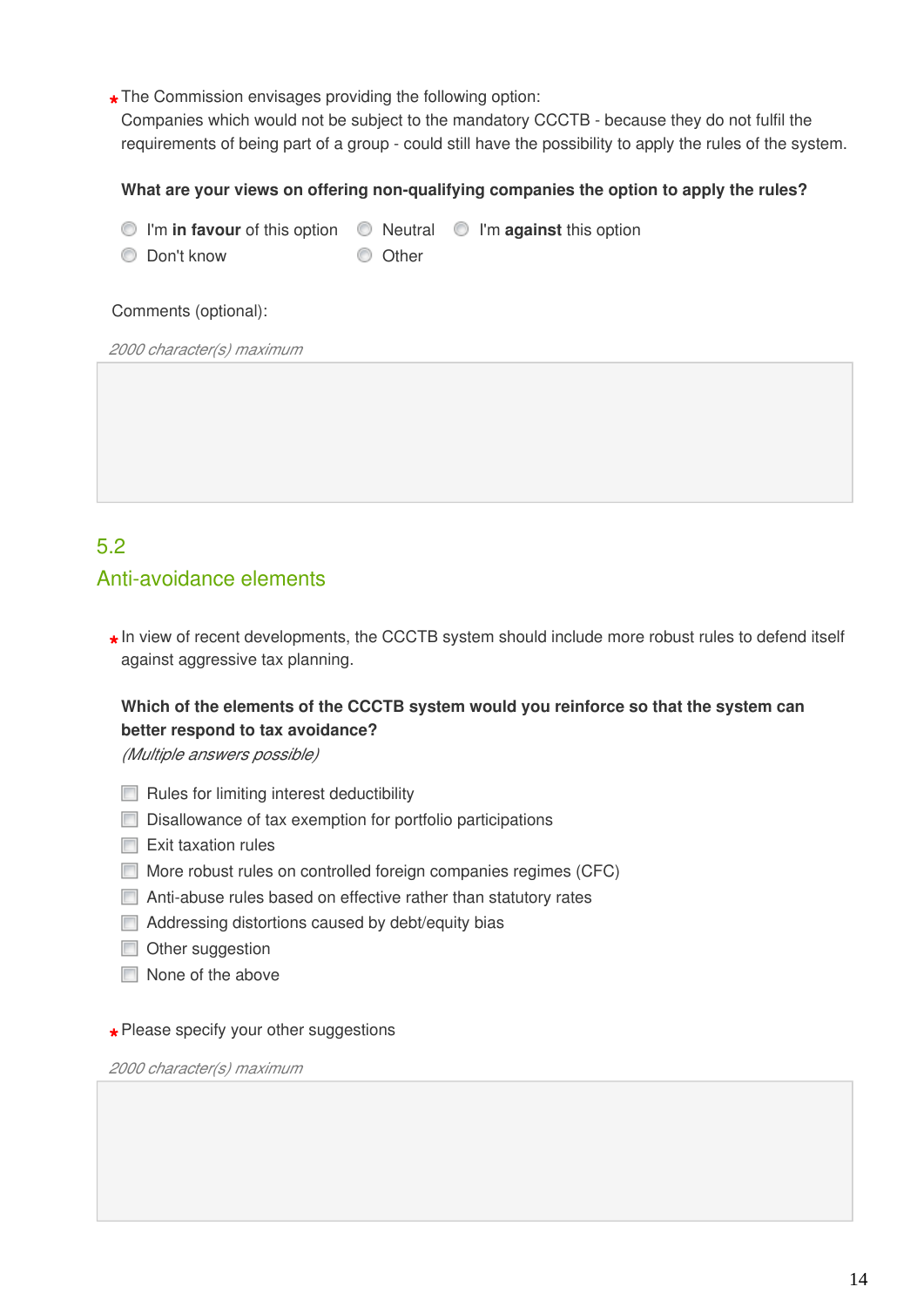# 6.1 Hybrid mismatches

**\*** Hybrid mismatches are the result of disparities in the tax treatment of an entity or financial instrument under the laws of two or more States. Currently, arrangements can be set up to exploit such mismatches for the purpose of lowering their overall tax burden. The risk of such arrangements would be removed in transactions between enterprises applying the common tax base rules within a consolidated group. It would however persist in relations with enterprises outside the common rules as well as during step 1 of the staged approach to a CCCTB, in the absence of tax consolidation amongst the companies applying the common rules.

One option to address hybrid mismatches would be to require enterprises to follow in a Member State the classification of entities and/or of financial instruments adopted in the other Member State or the third country which is party to the transaction.

**In your view, can hybrid mismatches be effectively addressed through any other measures than the one suggested above?**

- O Yes O No
- O Don't know © Other

Please explain your response and/or provide further comments:

# 6.2 Treatment of costs for Research and Development

**\*** In the currently pending CCCTB proposal, the Commission has proposed a favourable treatment of costs for Research and Development (R&D) by making these costs fully deductible in the tax year they are incurred, with the exception of costs relating to immovable property.

### **What are your views on the existing framework for R&D?**

- I **support** the existing framework for I **support** the existing framework for<br>R&D<br>for R&D for R&D
- O Don't know O Other
	-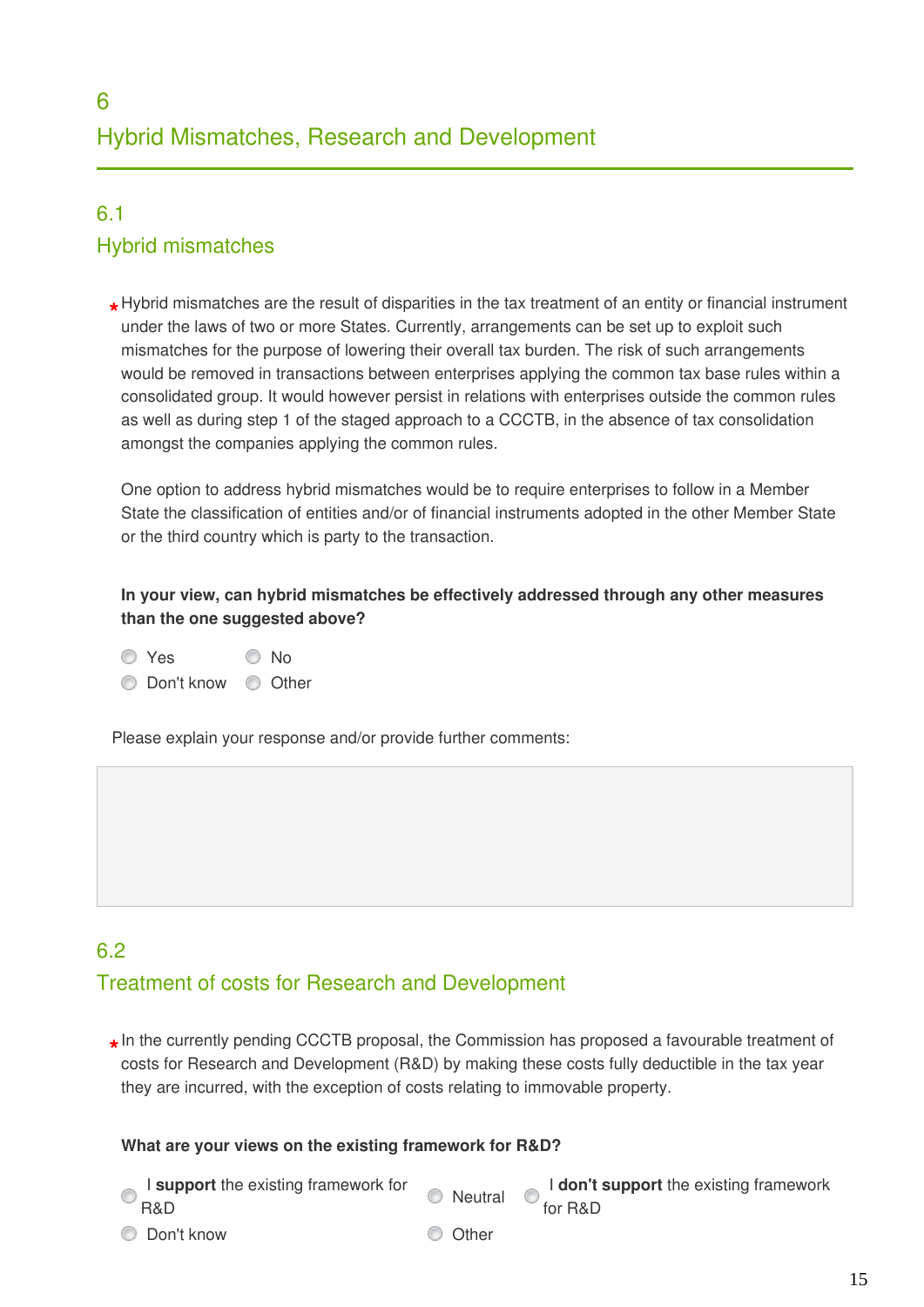#### Comments (optional):

*2000 character(s) maximum* 

**\*** One option for rendering the CCCTB more favourable to promoting R&D could be to introduce more generous provisions for deducting R&D costs, such as super deductions which are currently applied by a number of Member States (e.g. Croatia, the Netherlands and the UK)?

#### **What are your views on making the existing framework for R&D more favourable?**

| $\bullet$ I'm in favour of making the existing<br>framework more favourable for R&D |         | I'm against making the existing<br>$\circledcirc$ Neutral $\circledcirc$ framework more favourable for<br>R&D |
|-------------------------------------------------------------------------------------|---------|---------------------------------------------------------------------------------------------------------------|
| © Don't know                                                                        | C Other |                                                                                                               |

Would you suggest an alternative scheme? If so, please explain in your response and/or provide further comments

*2000 character(s) maximum* 

# 7 Debt Equity Bias, Cross-Border Loss Relief

# 7.1 Debt Equity Bias

**\*** Corporate tax systems usually favour debt-financing over equity-financing by treating interest payments as a tax deductible expense with no equivalent deduction for the return paid to equity.

#### **Should debt bias be addressed in the proposal?**

O Yes C Neutral C No

O Don't know © Other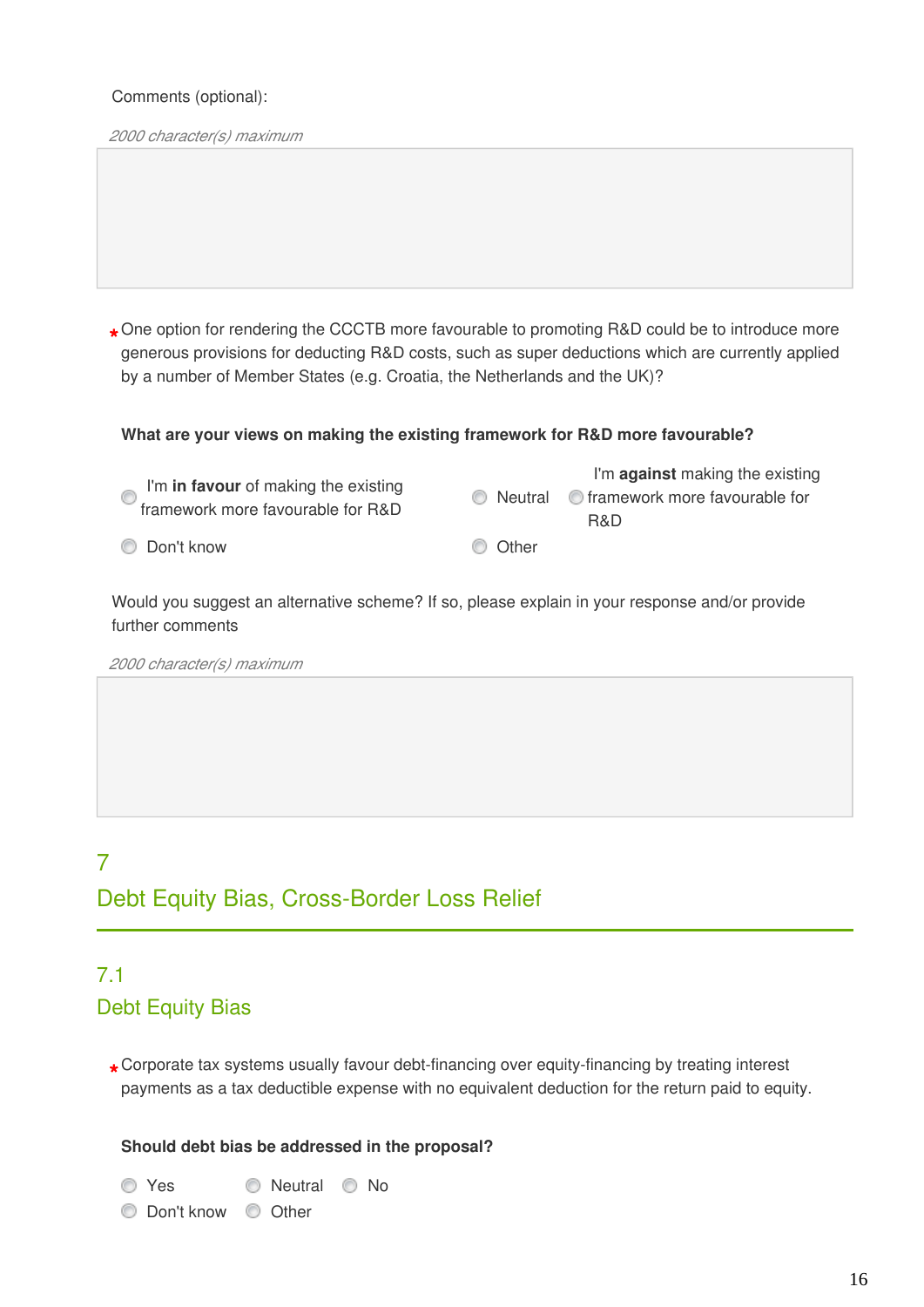## Comments (optional):

*2000 character(s) maximum* 

The corporate tax debt equity bias could be addressed via three possible policy options.

- Option 1 is the Comprehensive Business Income Tax (CBIT) that disallows any financing costs as deductible expense.

- Option 2 is the Allowance for Corporate Equity (ACE) that allows the deductibility of actual interest payments and of a notional interest on equity.

- Option 3 is the Cost of Capital Allowance (COCA) that allows the deductibility of a notional interest on capital (equity and debt).

#### **In your view, which option would be best suited to address the corporate debt bias?**

- Comprehensive Business Income Tax (CBIT)
- **C** Allowance for Corporate Equity (ACE)
- Cost of Capital Allowance (COCA)
- $\bullet$  None of the above
- **Don't know**
- **O** Other

If you suggest that another option would be better suited to address the corporate debt equity bias, what design would you suggest? Please explain your response and/or provide further comments:

#### Comments (optional):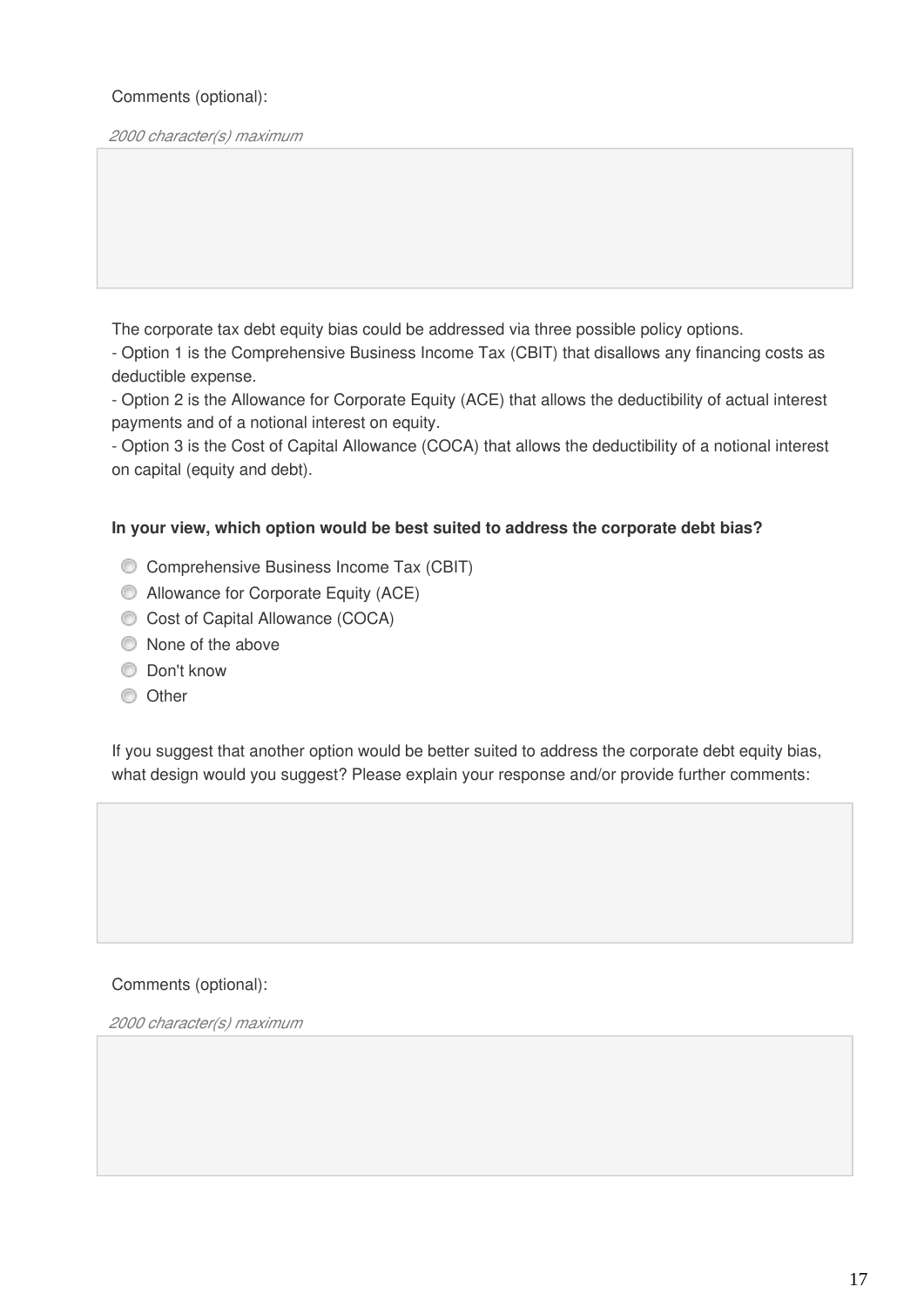# 7.2 Temporary mechanism for cross-border loss relief

The Commission envisages proposing a temporary mechanism for cross-border loss relief with<br>receptive until the cancelidation stap (CCCTP) is careed. The sim will be to belance out the ch recapture until the consolidation step (CCCTB) is agreed. The aim will be to balance out the absence of the benefits of consolidation during the first step (CCTB) of the proposal.

**What are your views on such a temporary mechanism for cross-border loss relief?**

| I'm in favour of such a temporary | <b>O</b> Neutral | I'm against such a temporary |  |
|-----------------------------------|------------------|------------------------------|--|
| mechanism                         |                  | mechanism                    |  |
| © Don't know                      | Other<br>$\circ$ |                              |  |

Which other measures could temporarily substitute the absence of consolidation? Please explain your response and/or provide further comments.

### Comments (optional):

*2000 character(s) maximum* 

# 8 Final remarks, additional information

Is there anything else you would like to bring to the attention of the Commission?